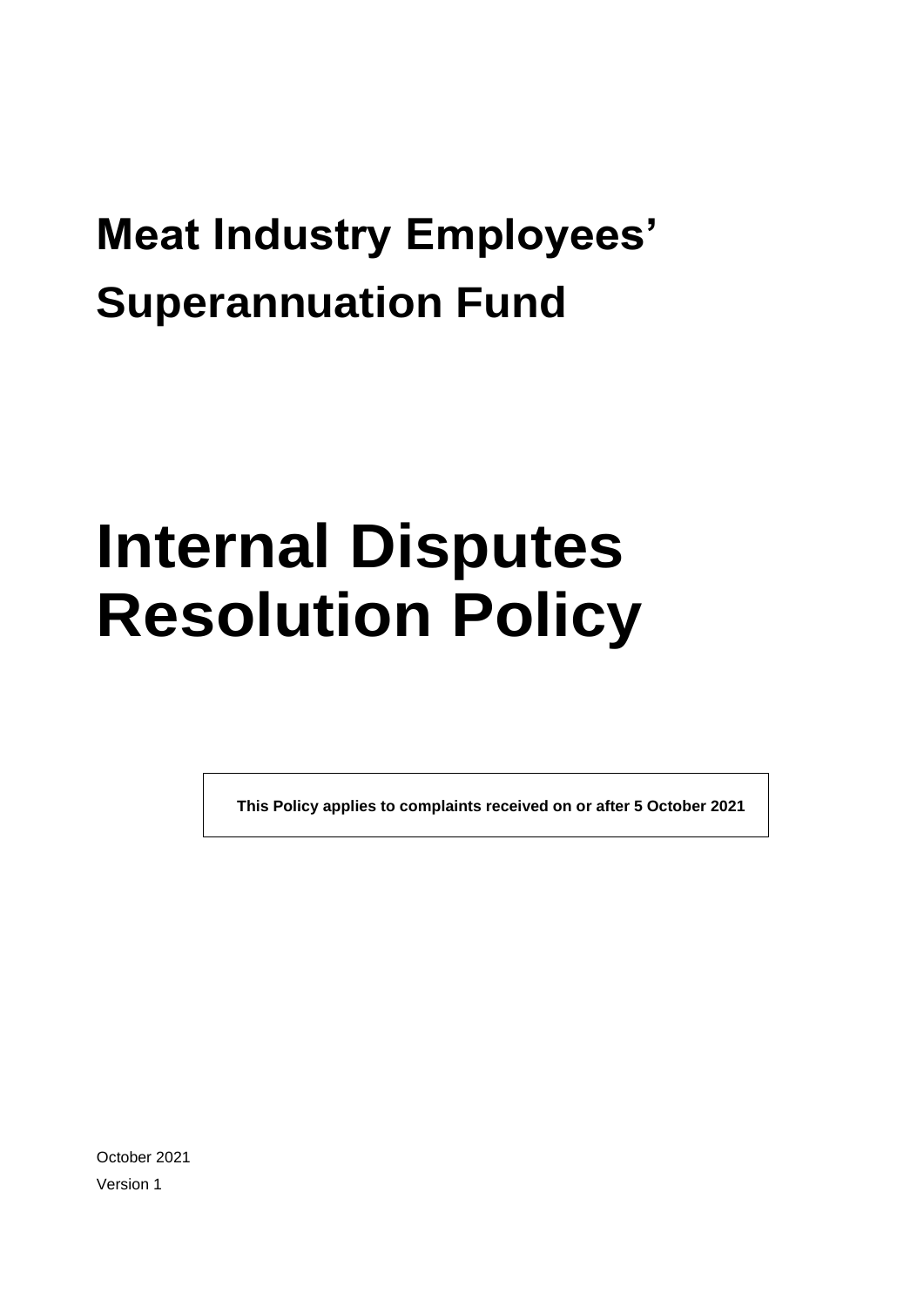#### **1. Policy Statement**

Meat Industry Employees' Superannuation Fund Pty Ltd as the trustee (**Trustee**) of the Meat Industry Employees' Superannuation Fund (**MIESF**) has adopted this publicly available Policy to explain:

- (a) Who can make a complaint
- (b) How a complaint can be made
- (c) The options available to assist complainants who might need additional assistance to lodge a complaint
- (d) The Trustee's key steps for dealing with complaints
- (e) Response timeframes
- (f) Details about accessing the Australian Financial Complaints Authority (**AFCA**) (a body that provides fair and independent financial services complaint resolution that is free to consumers) where a complaint is not resolved

#### **This Policy applies to complaints received on or after 5 October 2021.**

#### **2. What is a Complaint**

A complaint is:

*any expression of dissatisfaction made to, or about, MIESF, related to its services, staff, or the handling of a complaint, where a response or resolution is explicitly or implicitly expected or legally required.*

#### **3. Who can make a Complaint?**

The following persons are eligible to make a Complaint to MIESF:

- (a) a current or former member of MIESF
- (b) a person acting for the estate of any of the above people
- (c) if the complaint is about payment of a death benefit, a person with an interest in the death benefit
- (d) a non-member spouse in relation to whom a splitting order under the Family Law Act 1975 has been made and a copy of the order has been served on the Trustee
- (e) a non-member spouse who is a party to a superannuation agreement under the Family Law Act 1975 and a copy of the agreement has been served on the Trustee
- (f) a party to a marriage in relation to which an order of a kind referred to in Part VIIIAA of the Family Law Act 1975 has been made, if the order relates to an interest in MIESF
- (g) an eligible person within the meaning of section 90MZB of the Family Law Act 1975.

#### **4. How a Complaint may be made (and available assistance if you need it)**

- (a) Complaints may be made to MIESF by letter, email, in person (subject to COVID restrictions) or by phone.
- (b) If a complainant requires assistance with communicating their complaint, a staff member will be made available. The staff member cannot provide legal advice but can help a complainant to communicate the issues in writing so that it can be considered and addressed more effectively.
- (c) A complainant can also authorise another person (e.g., a friend, lawyer, accountant, etc.) to make a complaint on their behalf. In this case, the Trustee will require proof of their authority to act on behalf of the complainant.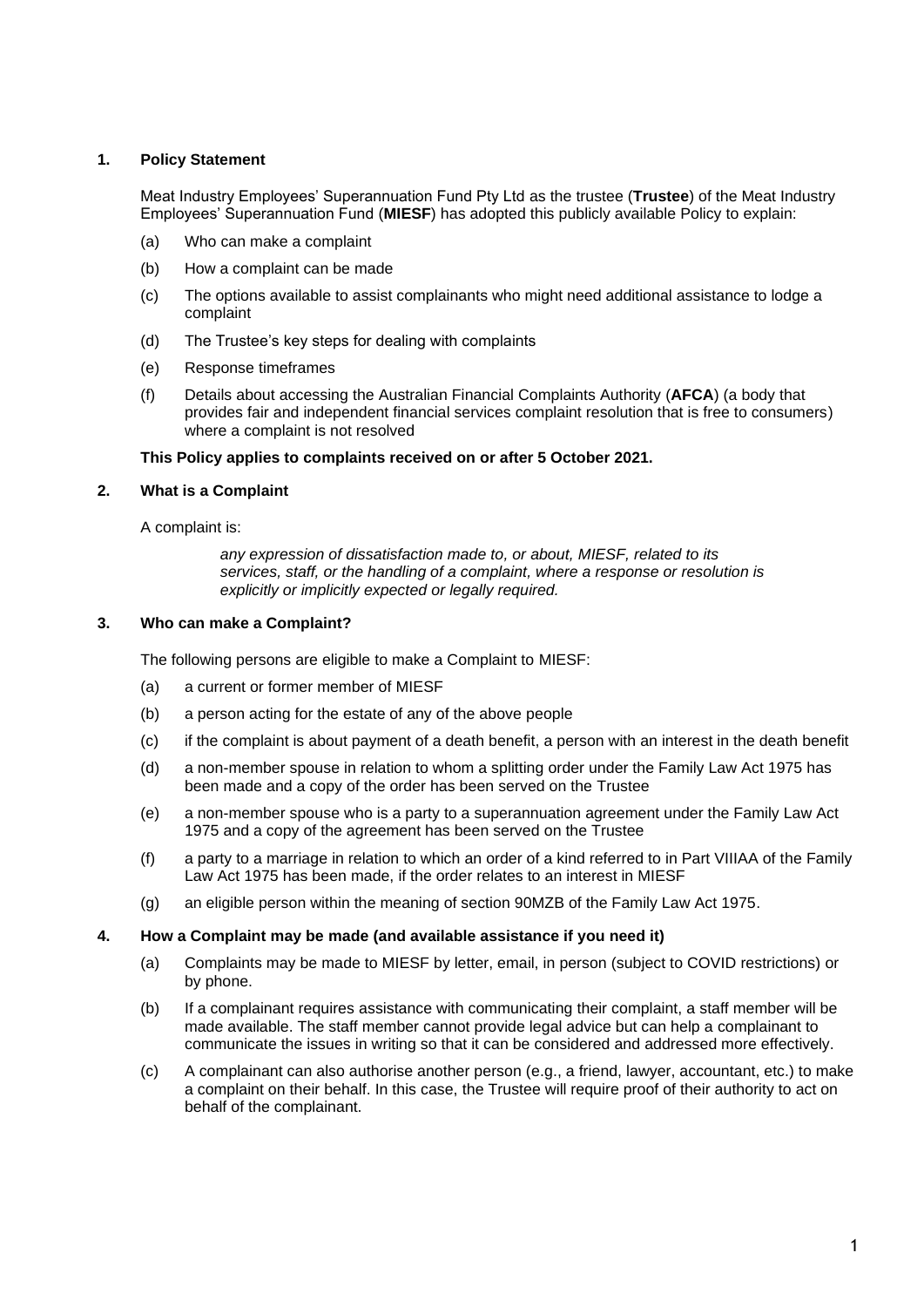#### **5. Key steps for dealing with Complaints**

#### (a) **Acknowledgement**

The Trustee will endeavour to acknowledge receipt of a Complaint within 24 hours (or one business day) of receiving it. This will typically be done in writing (email), but the Trustee will take into account any preference expressed by the complainant.

#### (b) **Assessment**

The Complaint will be assessed and, if necessary to deal with the Complaint, additional information will be sought from the complainant.

Where possible, the Complaint will be dealt with immediately. For example, this may be possible where a Complaint is received by administration staff, and they are authorised to deal with it (administration staff are authorised to deal with a range of Complaints relating to straightforward day to day administrative issues).

Where a Complaint cannot be dealt with immediately (e.g., it is not straightforward), it is referred to the Complaints Resolution Manager who is responsible for investigating the matters raised in the Complaint.

#### (c) **Investigation**

The Complaints Resolution Manager is responsible for coordinating and monitoring the investigation and will involve such other staff as are necessary to determine the facts, any appropriate remedy, and the response to the Complaint. If necessary, the Complaints Resolution Manager may seek further information from the complainant during the investigation stage.

#### (d) **Provide response**

The Trustee will respond to Complaints in accordance with the timeframes described in section 6.

A response does not need to be provided if a Complaint is closed by the end of the fifth business day after the Complaint is received because:

- (i) the Complaint has been resolved to the complainant's satisfaction; or
- (ii) the complainant has been given an explanation and/or apology when no further action can be taken to reasonably address the Complaint.

#### **6. Timeframes**

- (a) The Trustee will respond to Complaints (other than complaints about death benefit distributions) as soon as practicable and, in any event, no later than 45 days after receiving the complaint.
- (b) The Trustee will respond to Complaints about death benefit distributions<sup>1</sup> as soon as practicable and, in any event, no later than 90 days after the expiry of the 28-day period for objecting to a proposed death benefit distribution.
- (c) The timeframes for responding to Complaints referred to above may be extended if the Trustee is not reasonably able to provide the response within the above timeframes because:
	- (i) the complaint is complex; or
	- (ii) of circumstances beyond the Trustee's control.
- (d) If the Trustee is unable to respond to a Complaint within the prescribed timeframe, before the timeframe expires the complainant will be notified of the delay and:
	- (i) the reasons for the delay.
	- (ii) their right to complain to AFCA if they are dissatisfied; and
	- (iii) the contact details for AFCA.

<sup>&</sup>lt;sup>1</sup> Where the Trustee notifies relevant parties about a proposed distribution of a death benefit, any objection to the proposal is treated as a Complaint.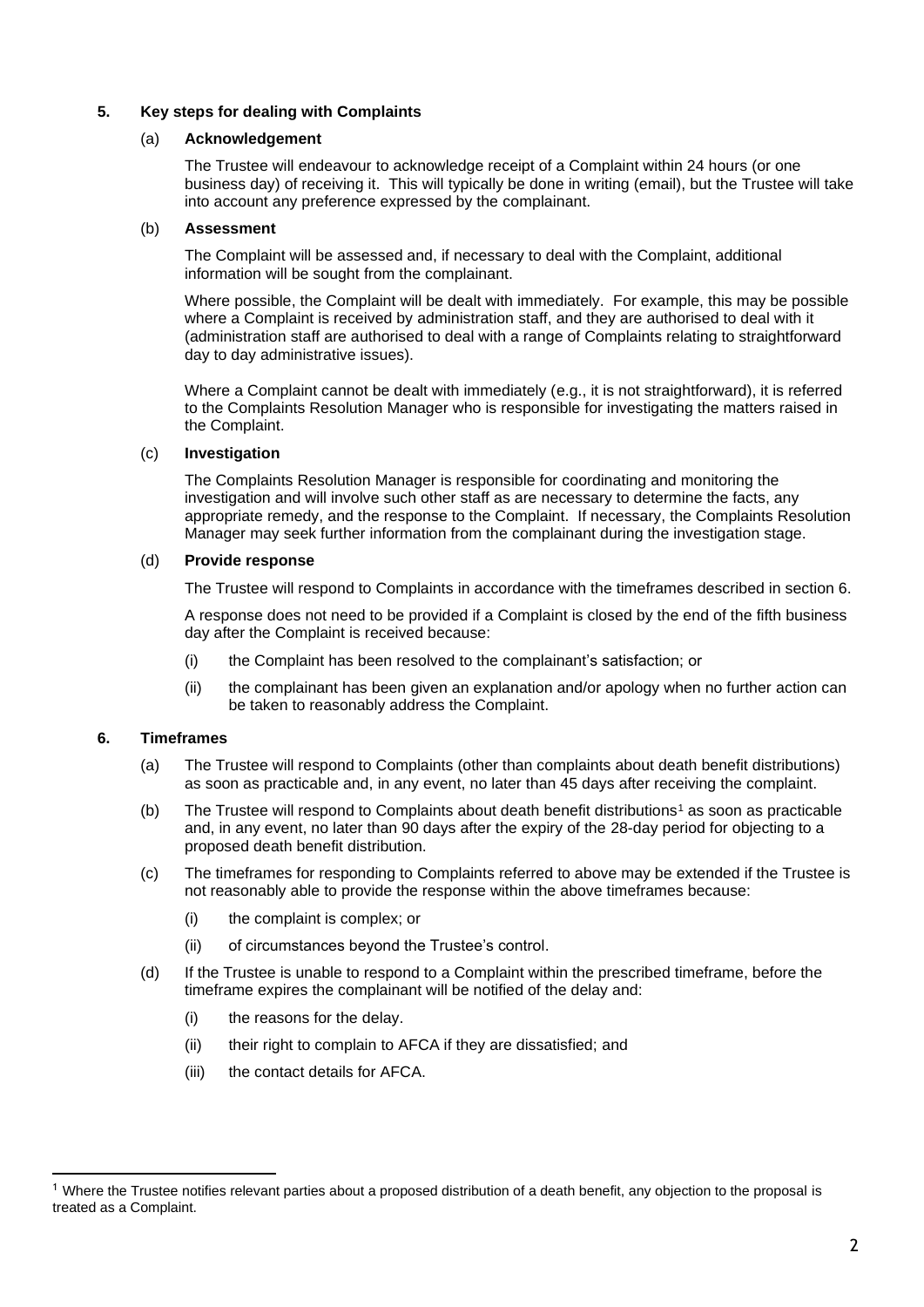### **7. AFCA**

If an issue has not been resolved to a complainant's satisfaction, a Complaint can be lodged with the Australian Financial Complaints Authority (AFCA). AFCA provides fair and independent financial services complaint resolution that is free to consumers.

**Website:** www.afca.org.au

**Telephone:** 1800 931 678 (free call)

**Email:** info@afca.org.au

**In writing to:** Australian Financial Complaints Authority, GPO Box 3, Melbourne VIC 3001